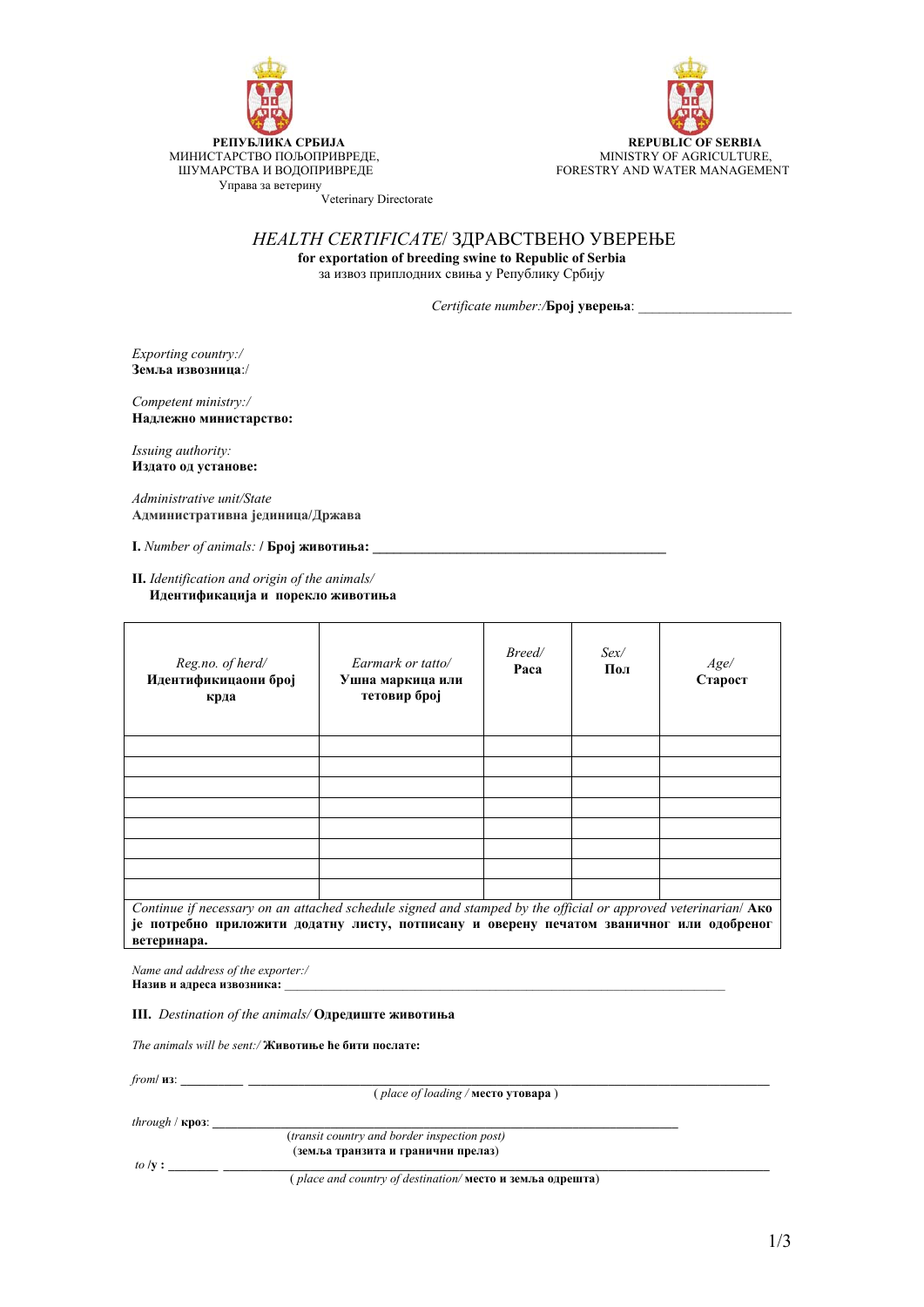*Certificate number:/* **Број уверења**: \_\_\_\_\_\_\_\_\_\_\_\_\_\_\_\_\_\_\_\_\_\_

*by means of transport:/* 

**транспортним средством:\_\_\_\_\_\_\_\_\_\_\_\_\_\_\_\_\_\_\_\_\_\_\_\_\_\_\_\_\_\_\_\_\_\_\_\_\_\_\_\_\_\_\_\_\_\_\_\_\_\_\_\_\_\_\_\_\_\_\_\_\_\_\_\_\_\_\_\_\_\_\_\_**

(*indicate registration-no. of the truck, flight number or registered name of ship)* (**навести регистрациони број камиона, број лета или регистровано име брода**)

*Name and address of consignee:/* **Назив и адреса примаоца:**

## **IV.** *Health Information /* **Информације о здравственом стању**

 *I, the undersigned official veterinarian, hereby certify that:/*   **Ја, доле потписани званични ветеринар, овим потврђујем да**:

- 1. T*he animals were examined at loading and found healthy and they are not suspected of contagious diseases, which may be transmitted by pigs./* 
	- **животиње су прегледане приликом утовара и утврђено је да су здраве и да нису сумљиве на заразне болести које се могу пренети свињама.**
- 2. D*uring the last 2 years, the United States has been free of African swine fever and Teschen Disease, Foot -and Mouth Disease and vesicular disease of pigs./*

**\_\_\_\_\_\_\_\_\_\_\_\_\_\_\_\_\_\_\_\_\_\_\_\_\_\_\_\_\_\_\_\_\_\_\_\_\_\_\_\_\_\_\_\_\_\_\_\_\_\_\_\_\_\_\_\_\_\_\_\_\_\_\_\_\_\_\_\_\_\_\_\_\_**

- су Сједињене Државе у току последње 2 године била слободна од Афричке куге свиња, заразне узетости свиња,  **слинавке и шапа и везикуларне болести свиња.**
- 3. Т*he animals were examined for PRRS by serological test with negative results during 30 days before export. The examination should be done by the means accepted by the OIE (ELISA, IFA, IMPA)./*  животиње су испитане на PRRS серолошким тестом са негативним резултатом у току 30 дана пре извоза.
- **испитивање се треба вршити једном од метода признатих од ОИЕ-а (ELISA, IFA, IMPA).** 4. I*n the place(s) of origin of the animals, as well as within 30 km around these premises there were no cases of classical swine fewer for the last 3 months./*
- у месту(има) порекла животиња, као и објектима у кругу од 30 км није било случајева класичне куге свиња за **последња три месеца**.
- 5. *On the day of export the animals show no clinical symptoms of atrophic rhinitis according to OIE Terrestrial Animal Health code 2006, Article 2.6.1.2., point 1./*
- **на дан извоза животиње не показују клиничке симптоме атрофичног ринитиса у складу са OIE здравственим кодом 2006, члан 2.6.1.2., тачка 1.**
- 6*. Тhe animals were born in the exporting country, or they spent 6 months in the exporting country and originate from herds, which were free of clinical symptoms of atrophic rhinitis for at least 12 months prior to export./* животиње су рођене у земљи извозници, или су у њој провеле 6 месеци и потичу из стада које је слободно од
- **клиничких симптома атрофичног ринитиса најмање 12 месеци пре извоза.** 7.*Тhe animals originate from herd(s) where no cases have been recorded of Actinobacillus (Haemophi/us) Pleuropneumonia*
- *for the last 40 days prior to export./*   **животиње потичу из стада где није било забележено случајева хемофилозе (Actinobacillus Pleuropneumonia) у току последњих 40 дана пре извоза.**
- 8.*the animals stayed at least 40 days at the last owner (herd) before delivery and during that time they were free of clinical enzootic pneumonia./*

животиње су боравиле најмање 40 дана код последњег власника (стадо) пре испоруке и за то време биле су **слободне од клиничких знакова ензоотске пнеумоније.** 

- 9.*Тhe herds, from which the animals originate, were free of clinical cases of brucellosis and leptospirosis for the last 12 months before delivery./* 
	- **стада из којих животиње потичу су слободна од клиничких случајева бруцелозе и лептоспирозе најмање 12 месеци пре испоруке.**
- 10. The herds, from which the animals originate, were for the last 6 months before delivery free of cases of transmissible  *gastroenteritis (TGE) and swine dysentery caused by Treponema hyodysenteriae/*   **стада из којих животиње потичу су слободна од случајева трансмисивног гастроентеритиса (ТGE) и**
- **дизентерије свиња изазване Treponema hyodysenteriae последњих 6 месеци пре испоруке.**  11.*The herds from which the pigs originate, and herds situated within 5 km of the herd of origin were free of Aujeszky's disease, and no clinical, pathological or serological evidence of Aujeszky's disease has been recorded for the last 12 months.*  да су запати из којих свиње потичу као и запати у кругу од 5 км били слободни од Аујецкијеве  **болести и да није било званично регистрованих клиничких, патолошких или серолошких података о случајевима ове болести у последњих 12 месеци.**
- 12. *The herds, from which the animals originate, were free of cases of bovine tuberculosis for the last 12 months before delivery.* стада из којих животиње потичу су била слободна од случајева бовине туберкулозе 12 месеци пре испоруке.
- 13. *During the last 3O days before delivery. all of the animals were examined for the following contagious diseases with negative result* 
	- све животиње су у току 30 дана пре испоруке прегледане на следеће заразне болести са негативним резултатима: a) *avian and boving tuberculosis by subcutaneous tuberculosis testing/*  **авијарна и бовина туберкулоза субкутаним туберкулинским тестом;** 
		- b**)** *brucellosis, by serological test of blood by means of slow agglutination with a result of less than 30 IU in 1ml of blood serum and reaction of complement attachment with negative results/*

**бруцелоза серолошким тестом крви методом споре аглутинације са резултатом мањим од 30 IU у 1 ml крвног серума и реакцијом везивања комплемента** - **RVK са негативним резултатом;**